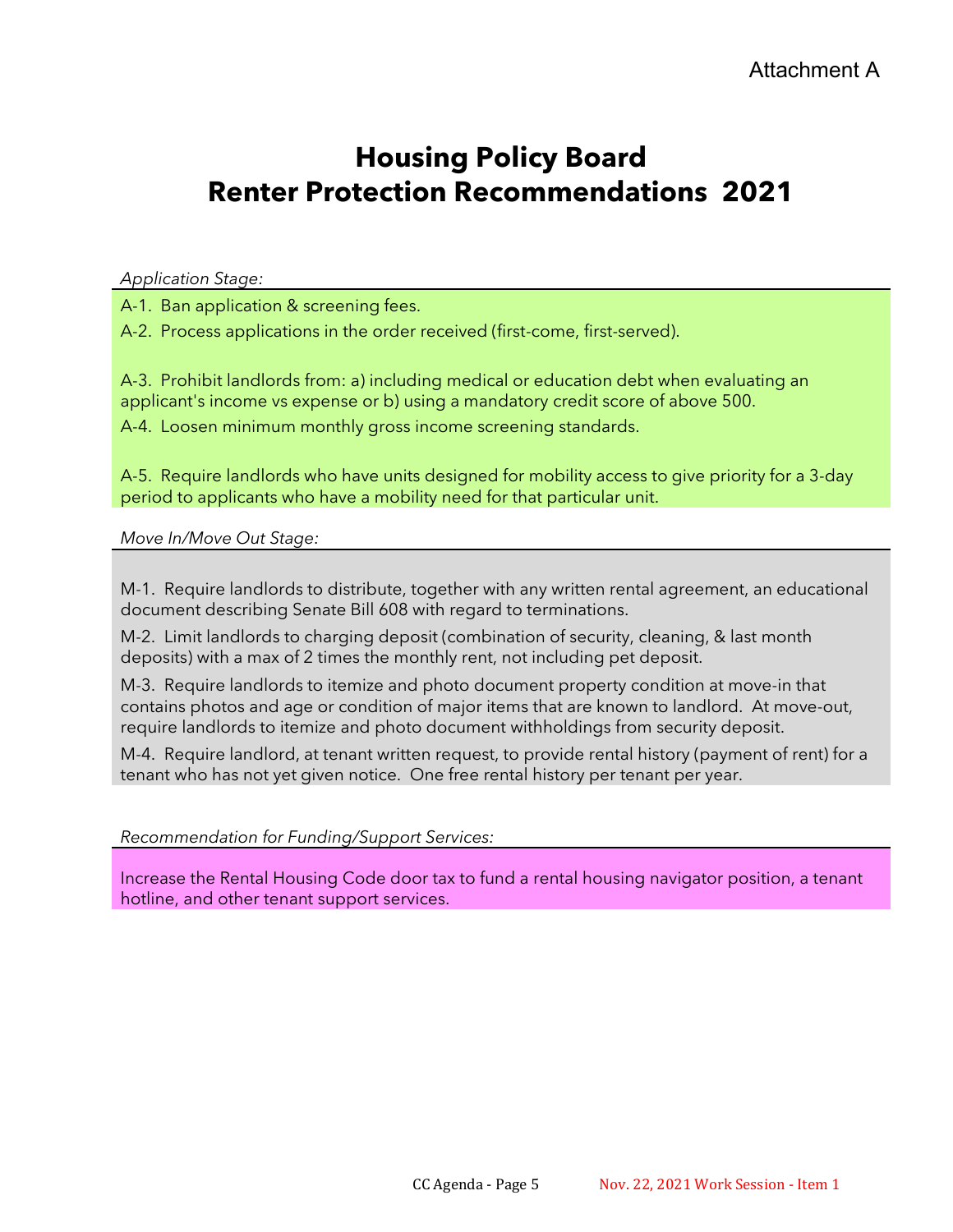### **Additional Information on Housing Policy Board's Renter Protection Recommendations**

### **Protection during the APPLICATION stage:**

A-1. Prohibit landlords from charging applicants rental application & screening fees.

*This recommendation is intended to prohibit all landlords/property managers from charging applicants rental application and screening fees. These fees (which can be \$50 or more) can add up for potential renters. In the current rental housing market, a potential renter may need to submit applications at multiple properties to increase their chances of accessing a rental home. This burden is felt more acutely by low-income individuals and households. Accordingly, these fees can create a barrier to accessing housing.* 

A-2. Require landlords to process rental applications in the order received.

*This recommendation is intended to require landlords/property managers to process applications in the order received (first-come, first-served) and to prohibit batch screening. It protects renters by ensuring fair access to housing for the first tenant who meets screening standards; advances fair housing agenda by preventing "cherry-picking"; and mitigates against unnecessary processing of screening fee payments.*

A-3. Prohibit landlords from including medical or education debt when evaluating an applicant's income vs. expenses. Prohibit landlords from requiring credit score above 500.

*This recommendation is intended to follow the City of Portland's Fair Access in Renting (FAIR) Ordinance on credit screening, including that an applicant may not be denied for having a credit score lower than 500, and that screening should exclude medical debt and education debt. It protects renters by lowering barriers to housing access by recognizing that credit score does not correlate with present ability to pay rent.*

A-4. Prohibit landlords from denying a rental application based on a monthly gross income requirement that exceeds two times the actual monthly rent amount.

*This recommendation is intended to allow landlord to require an applicant to show monthly gross income up to but not greater than 2.0 times amount of rent. This follows the spirit of the Portland FAIR Ordinance guidelines but would be simpler to implement. Protects renters by improving access to housing for lower- and moderate-income tenants. Reflects existing disparity between local incomes and local prices for rental housing as reported in the 2020 Eugene-Springfield Consolidated Plan: "Households paying more than 30% of household income are considered to have a 'housing cost burden'. Most of all renters in Eugene (55%) and slightly under half of all renters in Springfield (48%) are considered housing cost burdened."*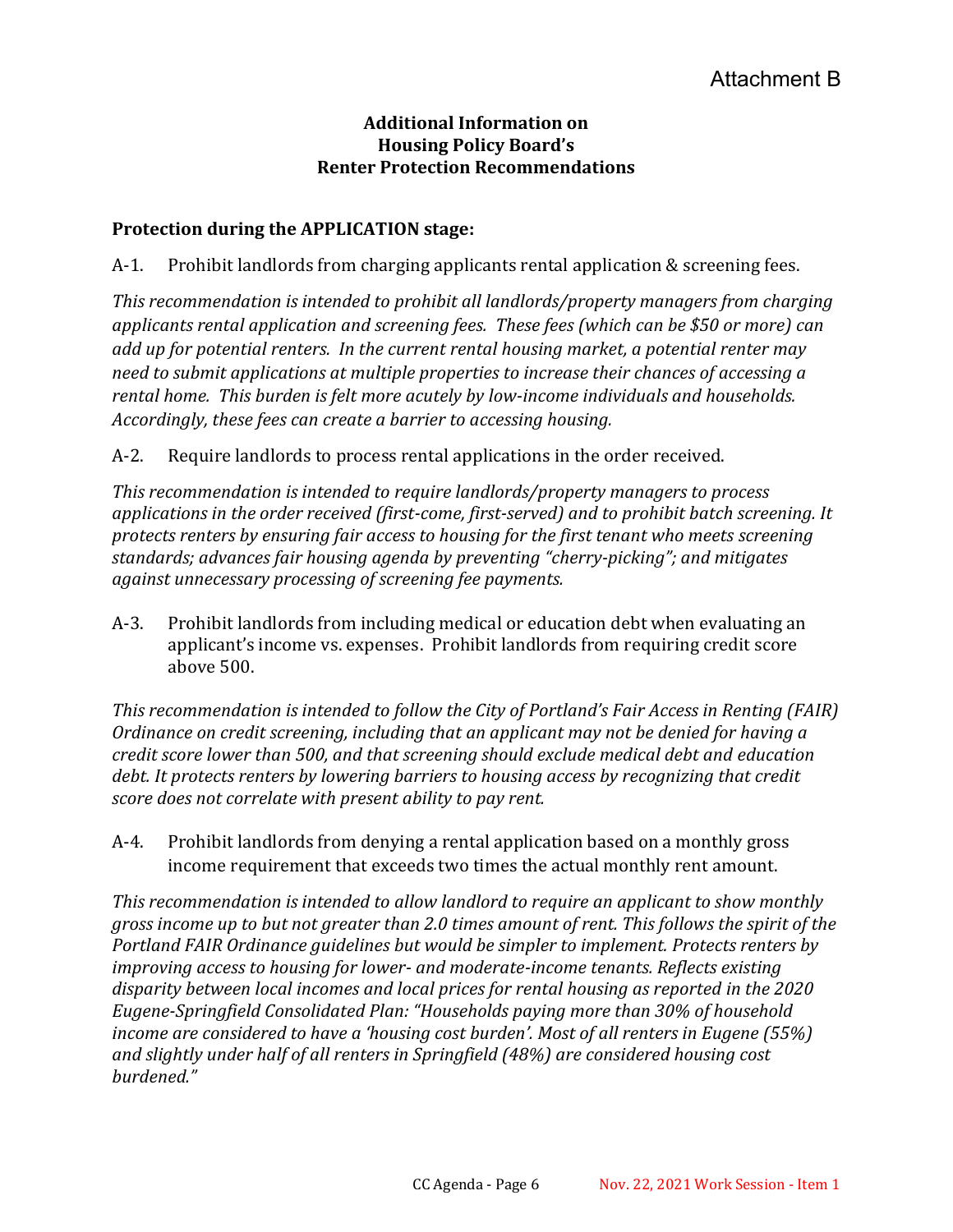A-5. Require landlords to give priority to rental applications submitted by applicants with mobility disabilities for at least three days from posting a unit's availability when the unit meets the mobility needs of the applicant.

*This recommendation is intended to define accessible units (e.g., following the Portland FAIR Ordinance in using Oregon Structural Building Code's "Accessible Dwelling Unit"), require units to be identified in advertising, and give priority to mobility-disabled applicants who apply during the three-day period. This supports the ability of renters with mobility disabilities to access housing that meets their needs.*

### **Protection during the MOVE IN/OUT stages:**

M-1. Require landlords to distribute, together with any written rental agreement, an education document describing Senate Bill 608 and its renter protections during lease terminations.

*Lease renewal processes are in flux as landlords and tenants learn their rights and obligations under SB 608. This recommendation is intended to require landlords to deliver an educational document (similar to the existing "Rental Housing Code Covers the Basics" document) providing information on tenants' rights under SB 608. In particular, this informational document would cover tenants' rights as they near the end of an initial 12 month lease and would identify resources for tenants who have questions or concerns. It protects renters by helping them to understand their rights and options under initial lease and later, when an initial or subsequent 12-month lease term ends.*

M-2. Limit landlords to charging deposits with a maximum of two times the subject unit's monthly rent. For purposes of this prohibition, security, cleaning, and last month's rent deposits are all included in this maximum standard for deposits. Pet deposits are not included.

*This recommendation is intended to place a limit or ceiling on the total amount of deposits a landlord could require. Nearly all U.S. states that regulate the amount of deposits use a limit of 1-2 months' rent. Some high-rental-cost cities also regulate deposits, including Seattle (1 month) and Portland (1.5 months). Some Eugene and Springfield tenants currently report security deposits of up to 6 months' rent. The proposed ceiling on total deposits is consistent with national and high-cost-urban markets. This protects renters by reducing financial burden.*

M-3. Landlord to itemize and photo document property condition at move-in that contains photos and age or condition of major items that are known to landlord. Landlords to itemize and photo document withholdings from security deposit.

*This recommendation is intended to follow the Portland FAIR Ordinance in a modified, less complicated way. Establishing a rental units' baseline condition protects renters from unreasonable costs regarding repairs or replacements at move-out. A baseline condition reduces the burden on incoming tenants and draws on information the landlord already has*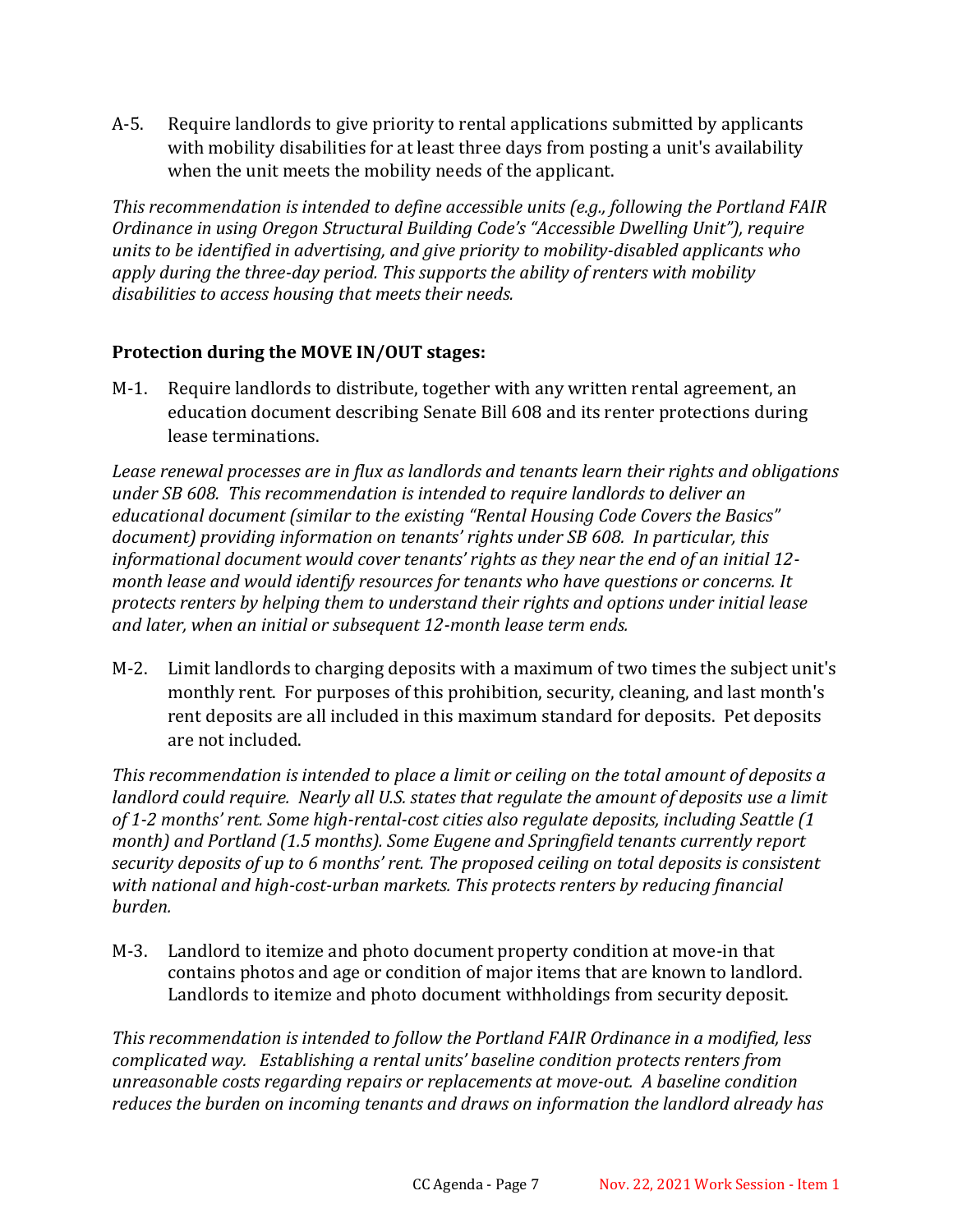*or can obtain during the prior tenant's move-out inspection. Ultimately, the landlord's administrative role would be simply to update the rental unit's condition when the unit changes over to a new tenant. This encourages the fair handling of repairs and/or replacements rather than all-or-nothing "return deposit/keep deposit" behaviors. Photo documentation reduces disputes, benefiting both tenants and landlords. Itemization of the cost associated with specific damages serves as a tenant education function and encourages better care of rental properties.*

M-4. Upon written request made by a current tenant, a landlord is required to provide rental history on the tenant's history of rent payments, on a form provided by the City. Tenants are entitled to one at no cost once per year.

*A tenant could use the form as a reference in application to a new landlord/property manager, even though the tenant has not given 30-days' notice. This protects renters' privacy about moving plans and protects landlords by documenting tenant's specific permission to provide information. This ensures a tenant's ability to obtain a current landlord reference for an application for new housing—without having to first give move-out notice. This protects renters by allowing them to shop for housing in a tight market over a longer period than 30 days. The longer shopping period especially benefits low-income tenants and tenants belonging to marginalized groups, who may face higher barriers when they try to obtain new housing.*

### **Recommendation for Funding/Support Services:**

Increase the Rental Housing Code door tax to fund a rental housing navigator position, a tenant hotline, and other tenant support services.

*The increased funding would be for the rental housing code program in Building and Permit Services, a new Housing Navigator position within the Planning and Development Department, and tenant support programs such as the Springfield-Eugene Tenant Association and Oregon Law Center.*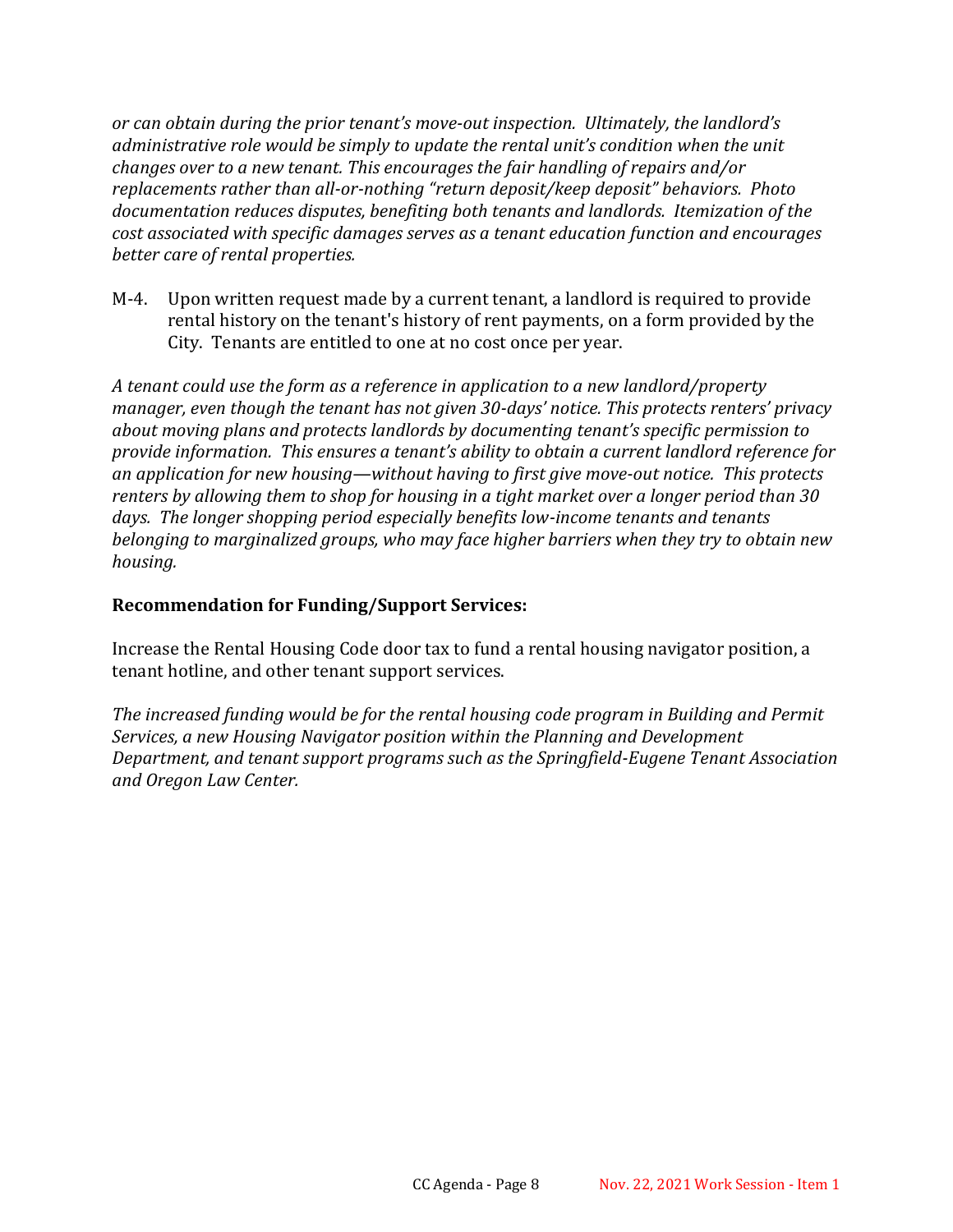# **Renter Resources Contextual Information**

**FY21 Affordable Housing Trust Fund (AHTF) Implementation** - In addition to the RFP process and resulting award of \$300,000 in development resources to the Grove on Garden Way project, Council directed \$500,000 of FY21 AHTF allocation to support direct services to renters and homeowners.

- \$150,000 of direct mortgage assistance for foreclosure prevention administered by DevNW.  Due to the State's foreclosure moratorium, the funding will be fully disbursed by DevNW by the end of the calendar year (2021).
- \$350,000 of direct rent assistance through Lane County and its partner agencies. By October 2021, approximately \$339,000 in AHTF rent assistance had been disbursed. As a result of the pandemic, Lane County has disbursed a significant amount of rent assistance from other sources (\$12.4 million has been disbursed through mid-June) and will receive significantly more rent assistance to be disbursed through FY25 (\$34 million).

### **FY22 AHTF Allocation**

City Council also considered the uses of AHTF in FY22 at the July 12, 2021 work session. The generated Construction Excise Tax (CET) plus the general funds allocated by Council through the Supplemental Budget in December 2020 resulted in over \$1.6 million available for implementation in FY22. Funds can be used for programs, incentives, and services creating housing opportunities for households earning 100% of area median income and below. The AHTF Advisory Committee considered the rental assistance resources in Lane County through Federal and State programs (\$34 million) and the demand for housing development resources in their recommendation that a minimum of 75% of the available funds in FY22 go to housing development to be awarded through the RFP process. The Advisory Committee recommended the remaining funds for direct assistance to homebuyers be focused on Black, Indigenous, and People of Color individuals and households.

Per Council direction and based on the final amount collected through the end of FY21, over \$1.1 million will be available in housing development resources through the Spring 2022 RFP and \$370,000 for direct assistance to renters and homeowners. This fall Council will discuss the use of the direct assistance funds in conjunction with the Council work session related to renter protections.

### **Renters Resources**

According to Oregon Law Center: The statewide moratorium on evictions for nonpayment and evictions without cause ended on June 30, 2021. Starting July 1, rent is due every month, and tenants can face eviction for nonpayment if rent is not paid on time. Starting July 1, no-cause evictions that were allowed prior to the COVID pandemic are once again allowed.